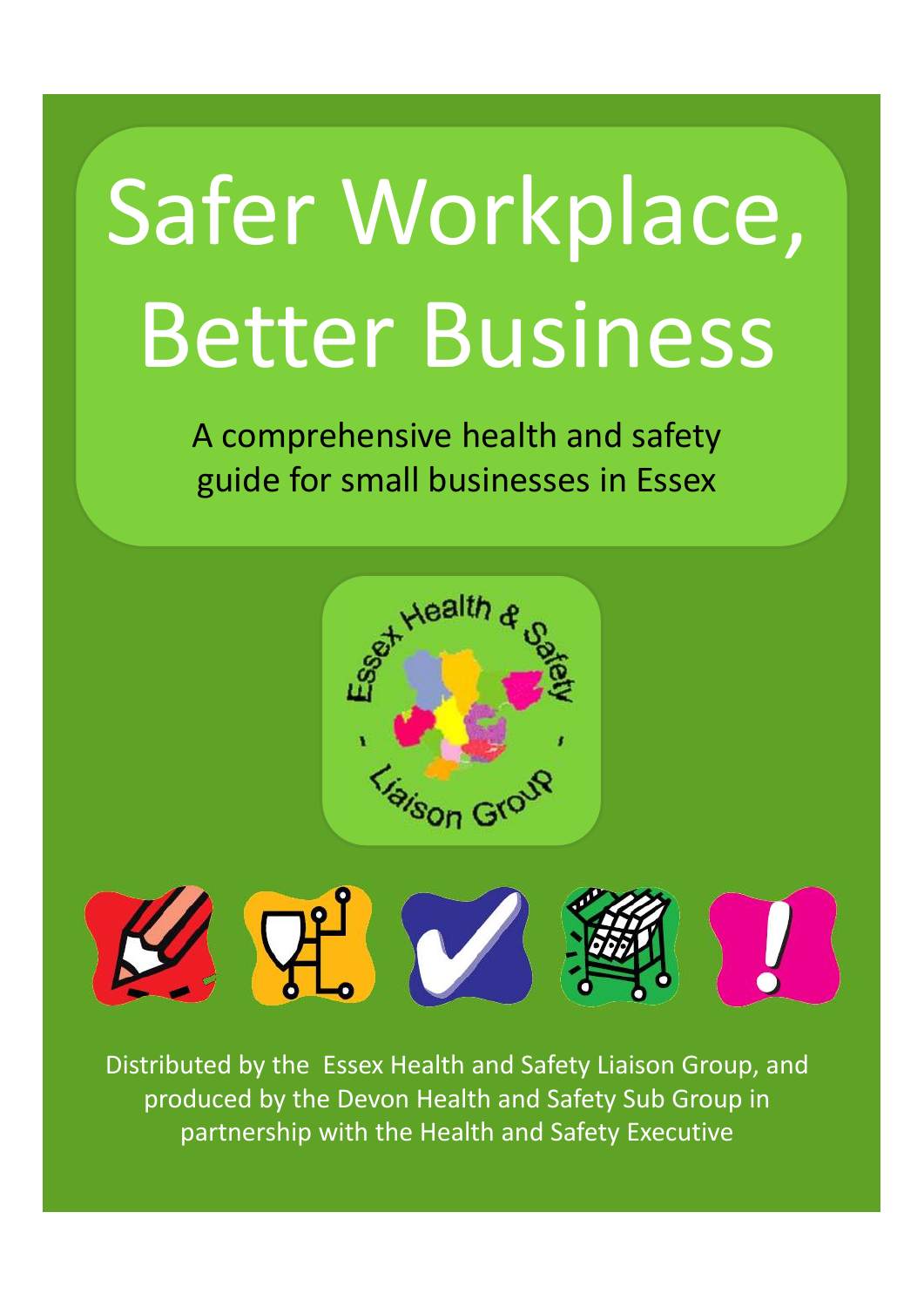#### *Welcome to Safer Workplace, Better Business - How to use this pack*

| Is this pack for me?                               | This pack is for small medium sized<br>businesses such as restaurants, cafés,<br>takeaways, retailers e.g. independent<br>shops and newsagents, bed and breakfast<br>establishments, small hotels, public houses,<br>small care homes, offices.                                                                                                                                                                                                                                                                                                                                                                                                                    |
|----------------------------------------------------|--------------------------------------------------------------------------------------------------------------------------------------------------------------------------------------------------------------------------------------------------------------------------------------------------------------------------------------------------------------------------------------------------------------------------------------------------------------------------------------------------------------------------------------------------------------------------------------------------------------------------------------------------------------------|
|                                                    | It has been developed by Local Authorities<br>who have worked with businesses to create a<br>practical and easy to use pack.                                                                                                                                                                                                                                                                                                                                                                                                                                                                                                                                       |
| How does this pack help me comply with the<br>law? | Under health and safety legislation you must<br>be able to show that you have assessed all<br>aspects of your business to enable you to put<br>in place a plan to control the risks. You must<br>assess the risk not only to staff, but to any<br>other person who may come into contact with<br>your undertaking, including contractors and<br>members of the public.<br>This pack is designed to help you focus on<br>the risks that really matter in your workplace -<br>the ones with the potential to cause real harm.<br>The law does not expect you to eliminate all<br>risk, but you are required to protect people as<br>far as 'reasonably practicable'. |
| Who should take charge of the pack?                | The person who is responsible for the day<br>to day running of the business is the best<br>person to work through the pack.<br>It is a good idea to involve other staff to help<br>the pack work in your business.                                                                                                                                                                                                                                                                                                                                                                                                                                                 |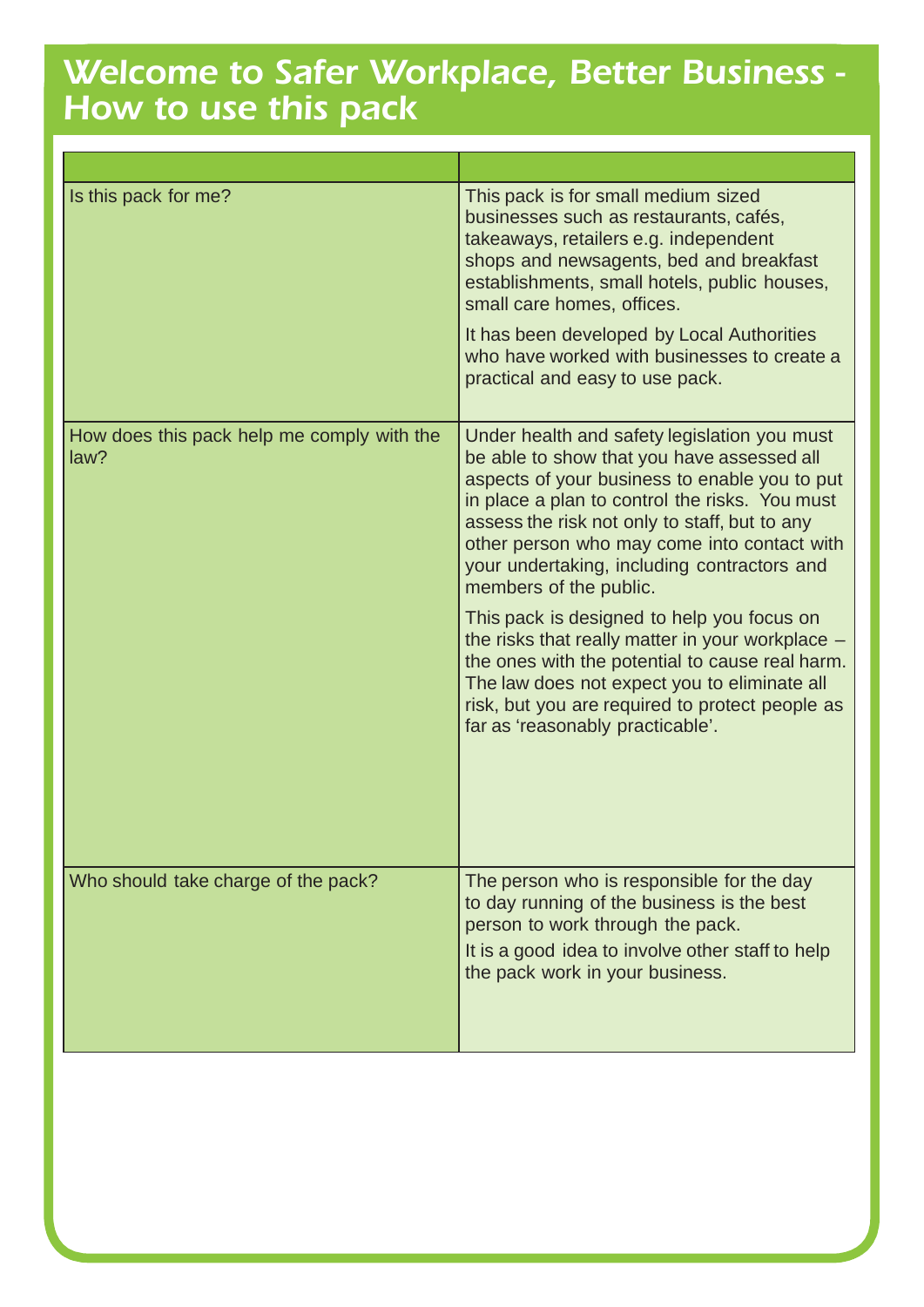| How does the pack work?                                                                                                                                                                                                                                                                                                                                                                                                         | The layout of the pack has been based on the<br>Safer Food Better Business Pack. The aim of<br>the pack is to help businesses comply with<br>the risk assessment requirement but also to<br>aid induction training of staff.<br>The pack is split into five sections:<br>• Procedures/Policy<br>Protection<br><b>Good Practice</b><br>Records<br><b>Extra Care</b><br>The pack contains a number of sheets for you<br>to work through and complete. These are<br>called 'safe methods'.<br>By completing this pack you will be examining<br>what can cause harm to people within your<br>workplace and ensure you have put in place<br>enough precautions to prevent harm. This<br>will provide evidence of risk assessments for<br>your business.                                                                                                                                                                                                                                                                                                                                                                                                                                                                                                                                                                                                                                                                     |
|---------------------------------------------------------------------------------------------------------------------------------------------------------------------------------------------------------------------------------------------------------------------------------------------------------------------------------------------------------------------------------------------------------------------------------|------------------------------------------------------------------------------------------------------------------------------------------------------------------------------------------------------------------------------------------------------------------------------------------------------------------------------------------------------------------------------------------------------------------------------------------------------------------------------------------------------------------------------------------------------------------------------------------------------------------------------------------------------------------------------------------------------------------------------------------------------------------------------------------------------------------------------------------------------------------------------------------------------------------------------------------------------------------------------------------------------------------------------------------------------------------------------------------------------------------------------------------------------------------------------------------------------------------------------------------------------------------------------------------------------------------------------------------------------------------------------------------------------------------------|
|                                                                                                                                                                                                                                                                                                                                                                                                                                 |                                                                                                                                                                                                                                                                                                                                                                                                                                                                                                                                                                                                                                                                                                                                                                                                                                                                                                                                                                                                                                                                                                                                                                                                                                                                                                                                                                                                                        |
| How to use the safe methods<br>The procedures section details the main areas<br>which you are responsible for controlling.<br>Each 'Safe Method' highlights a particular<br>hazard or requirement<br>The 'Safety Point' column highlights the<br>things that are important to keep everyone<br>safe in the workplace and details the legal<br>requirements<br>The 'Why?' column tells you why the safety<br>point is important. | The 'How do you do this?' column is<br>for you to write down what you do in<br>your own business.<br><b>Accident reporting</b><br>Reporting of injuries, Diseases and Dangerous Occurences Regulations 1995<br>RIDDOR<br>How do you do this?<br><b>Why?</b><br>adety point<br>If an employee is off work due to a work.<br>Housed illness then you must check if it.<br>Do you know when you should<br>report certain conditions?<br>HODDE TO Be reported under RODOR.<br><b>MAIL</b><br><b>Cargerius</b><br><b>Note:</b><br>umerices<br>Liuciano 1995<br>If a mamber of the public has an accident<br>If not please refer to:<br><b>EXIOPI DIMIN B</b><br>tri your workplace and is taken to hospital<br>www.hise.gov.uk.hiddor<br>par que la ap<br>then you must also report this under<br><b>RODOR</b><br>angebytet:<br>Where do you record incidents.<br><b><i>DEL-DUACIÓNES</i></b><br>All incidents can be reported online at<br>accidents and thresses?<br>particles:<br>www.fise.gov.uk/riddor<br>Major and fatal injuries can be also be<br><b>HONG IN DOOR</b><br>reported by bringhane. You must notify the<br>ು ರಾಜಕ<br>Incident Contact Centre, Tal. 0845-3009923<br>Monday to Freling 8.30am to Spre<br><b>PA ANGER VISUALE</b><br>an a<br>gain is the franching of<br>ha. Bhasann at a Sun<br><b>DE ROOM BE</b><br><b>IN OF BACKDROOM</b><br>wher information<br>an be found at week<br>we gonullations |
| In some places you only need to tick a box<br>and in other places write a small amount.                                                                                                                                                                                                                                                                                                                                         | <b>VALUE AND RESIDENCE</b><br>It is important to record as much owtar<br>How do you investigate<br>has retudi in tryunes<br>white it is still health in your mind. If am<br><b>ADDRESS</b><br>paraona più<br>entercement officer miestiquine the<br>isht (apr) dur en<br>extigation and<br>accident of the irguined periods disciden-<br>to sue you for damages you will have a<br>are a bitel wither<br>comprehensive report for your detence.<br>port of the findings<br>The investigation should focus on the<br>person rejuned, what they were doing at<br>id any action cases.<br>the time of the accident and where the<br>accident pozumed. Foative issues should<br>also be noted in the report, e.g., "the ficor<br>was in good condition and a handrail<br>was provided". These reports should be<br>restricted to facts and not remove The<br>reports should be signed and detect                                                                                                                                                                                                                                                                                                                                                                                                                                                                                                                           |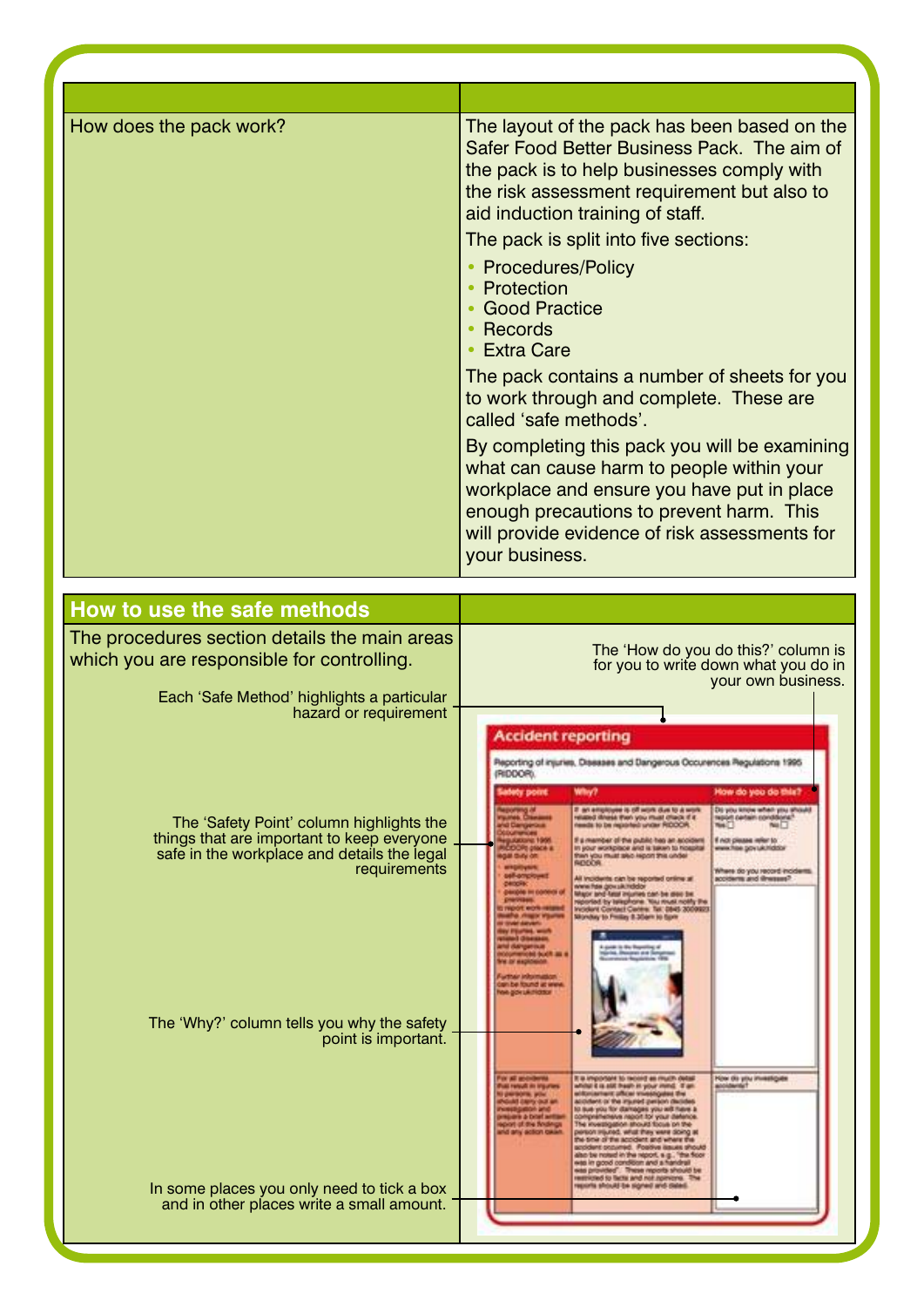Some of the things you do will need additional or specific risk assessments. Blank 'safe method' forms have been included for you to complete your own risk assessments.

For example if there is a change to your business e.g. you are having building works or if you employ a young person, then you will need to complete a specific risk assessment and keep this with your records.

| Safe Method: (Name of Activity) | This sheet should be used to detail any activities you carry out that are not covered<br>as part of this pack. Please duplicate this sheet where necessary. |                                                                                                                             |  | The title of the 'Safe Method' will<br>be the name of the hazard e.g.<br>'Refurbishment of kitchen', or                                                                                                           |
|---------------------------------|-------------------------------------------------------------------------------------------------------------------------------------------------------------|-----------------------------------------------------------------------------------------------------------------------------|--|-------------------------------------------------------------------------------------------------------------------------------------------------------------------------------------------------------------------|
| <b>Safety point</b>             | Why?                                                                                                                                                        | How do you do this?                                                                                                         |  | 'Employment of young person as<br>case porter'<br>The safety points are a list of<br>controls that you need to put in                                                                                             |
|                                 |                                                                                                                                                             |                                                                                                                             |  | place to keep everyone safe e.g.<br>how you separate the building<br>works from the day to day business<br>activities. It may include what<br>additional training is required and<br>what equipment will be used. |
|                                 | Under the 'Why?' column<br>tells you why the safety point<br>is important.                                                                                  | Explain how you ensure<br>you put these controls in<br>place in your business<br>using the 'How do you do<br>this? section. |  |                                                                                                                                                                                                                   |

(for example on how to use a specific piece of machinery).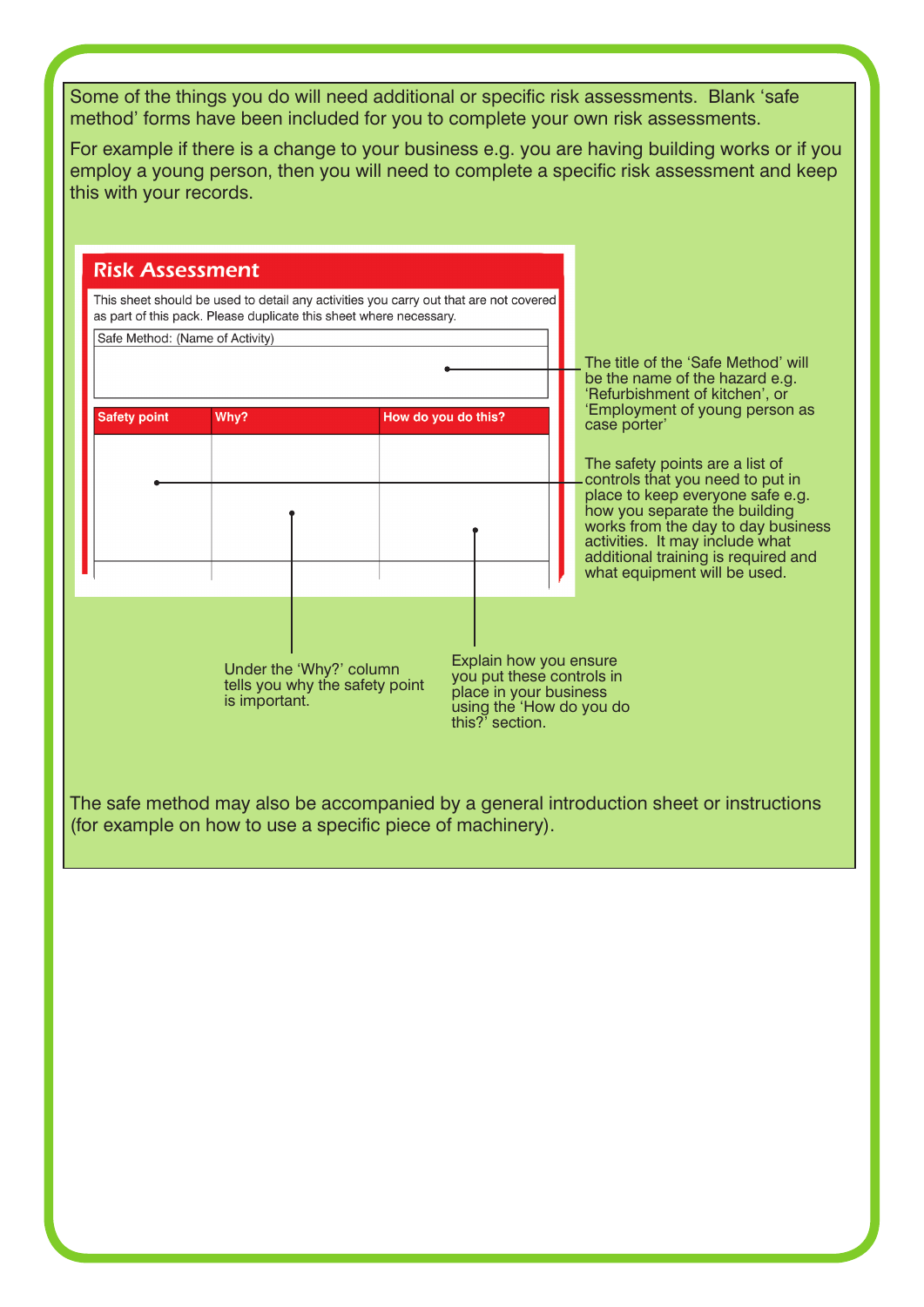| <b>Getting started</b>                   |                                                                                                                                                                                                                                                                                                                         |
|------------------------------------------|-------------------------------------------------------------------------------------------------------------------------------------------------------------------------------------------------------------------------------------------------------------------------------------------------------------------------|
| What do I do next?                       | Work through the pack one section at a time<br>and complete all the relevant sections to your<br>business.                                                                                                                                                                                                              |
|                                          | When you have worked through all the<br>sections make sure you and your staff follow<br>the control measures you have identified all<br>the time.                                                                                                                                                                       |
|                                          | This pack should be reviewed regularly and<br>updated where necessary e.g. following an<br>accident, changes in work practices or a new<br>piece of equipment is introduced.                                                                                                                                            |
| How will I benefit from using this pack? | Using the pack in your business will help you:<br>Comply with the legislation<br>Show what you do to control risks<br><b>Train staff</b><br>Protect your business's reputation<br>Improve your business e.g. reduce the number<br>of accidents                                                                          |
| Do I need to keep lots of daily records? | You do not need to keep lots of records.<br>However, you do need to keep any records in<br>a safe place. Keep a record of any incidents<br>in the incident log and always note what you<br>have done about them. If you are a catering<br>business, then you may wish to record any<br>daily issues in your SFBB diary. |
|                                          | Once you have completed all of the relevant<br>safe methods you will need to review them at<br>least once a year or when things change.                                                                                                                                                                                 |
| Where can I get more information?        | For more information talk to your<br>environmental health service at your local<br>authority or your local fire service.                                                                                                                                                                                                |
|                                          | For details of Health and Safety publications<br>visit www.hse.gov.uk or call 0845 3450055.                                                                                                                                                                                                                             |
| If in doubt get advice                   | In order to know whether something is right<br>or wrong you need to know what is right in<br>the first place. It is therefore important to get<br>help from specialists from time to time e.g.<br>licensed contractors for removing asbestos,<br>qualified engineers e.g. electricians/plumbers.                        |